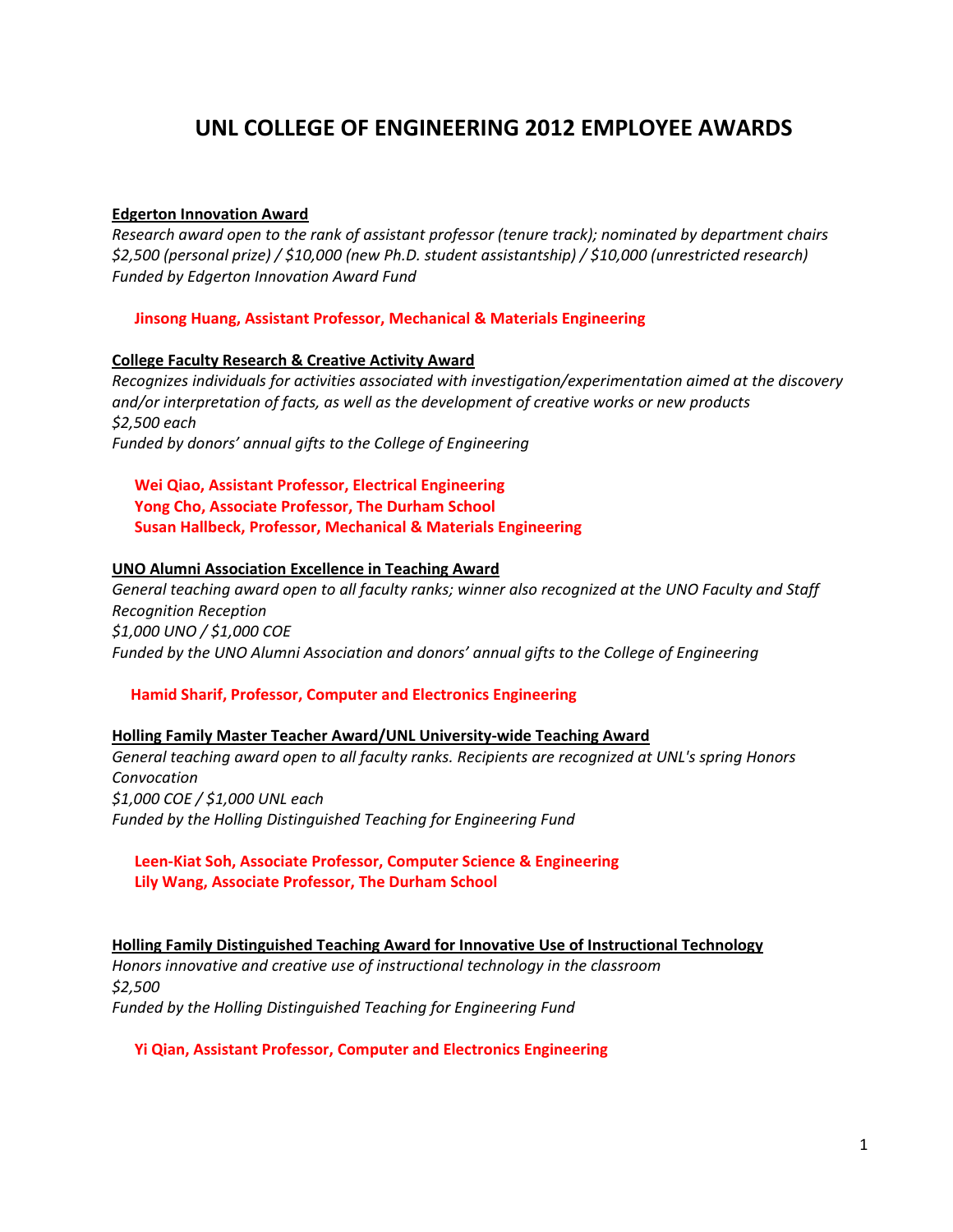# **Holling Family Distinguished Engineering Educator Award**

*Awarded every three years to an outstanding engineering educator (rank of associate professor or professor) in the college who has demonstrated sustained excellence in engineering education. \$10,000 per year for a period of three years Funded by the Holling Family Teaching for Engineering Fund*

# **Roger Sash, Associate Professor, Computer and Electronics Engineering**

# **Holling Family Distinguished Teaching/Advising/Mentoring Award**

*This award recognizes faculty for effectiveness as an adviser, mentor, and a classroom teacher. Chosen by eSAB \$2,500 each Funded by the Holling Distinguished Teaching for Engineering Fund*

# **Gary Krause, Associate Professor, Civil Engineering ‐ Omaha Dennis Schulte, Professor, Biological Systems Engineering**

# **Henry Y. Kleinkauf Family Distinguished New Faculty Teaching Award**

*General teaching award open to the rank of assistant professor \$2,500 each Funded by the Henry Y. Kleinkauf Family Fund* 

# **Deepak Keshwani, Assistant Professor, Biological Systems Engineering Yusong Li, Assistant Professor, Civil Engineering‐Lincoln**

# **College of Engineering Faculty Service Award**

*Recognizes outstanding individuals for service to their department, college and university, as well as to their profession and community \$2,500 each Funded by donors' annual gifts to the College of Engineering* 

 **Karen Schurr, Lecturer, Civil Engineering ‐ Lincoln Zhigang Shen, Assistant Professor, The Durham School Elizabeth "Libby" Jones, Associate Professor, Civil Engineering ‐ Omaha Bing Chen, Professor, Computer & Electronics Engineering**